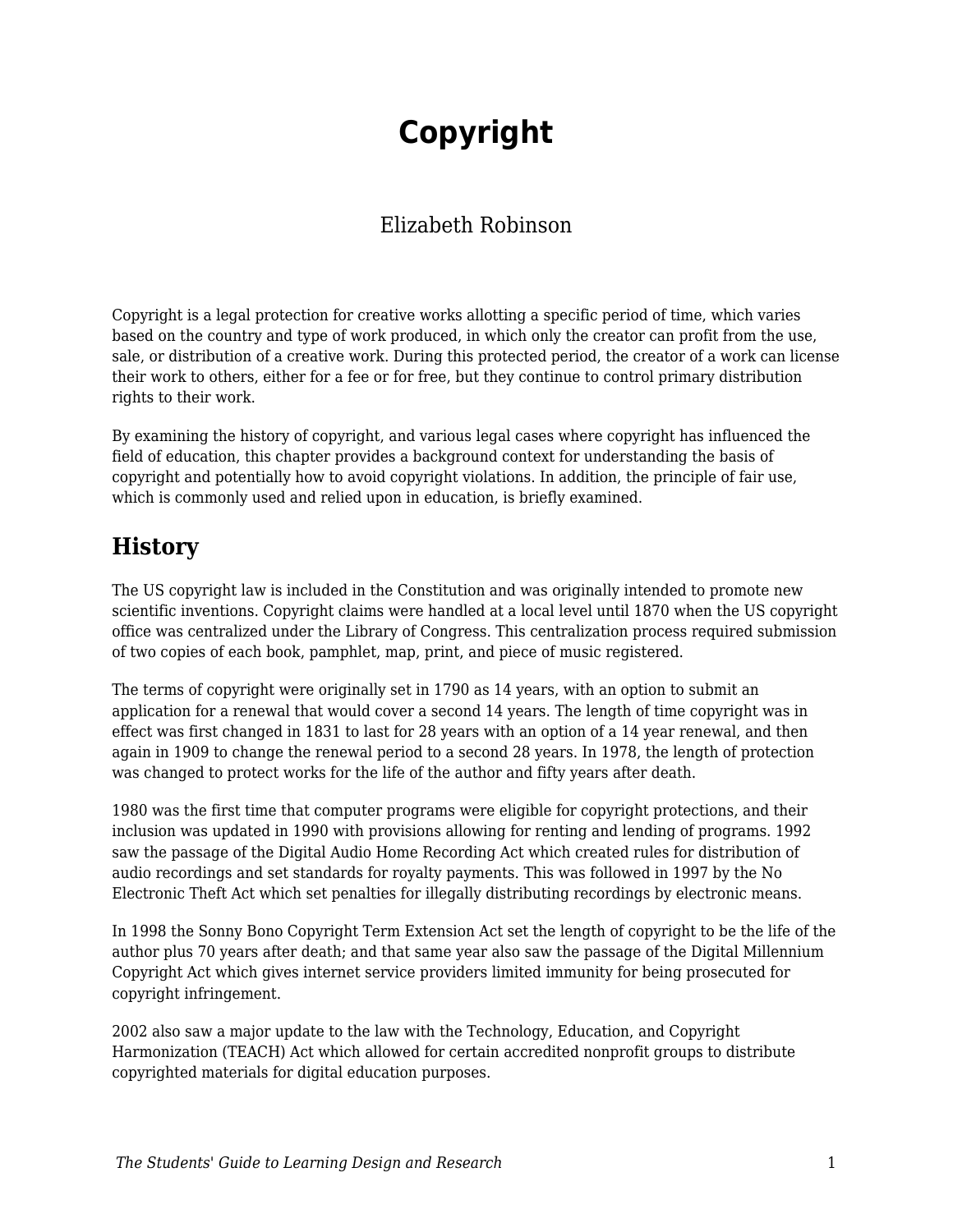# **Important Legal Cases**

While there are a large number of legal cases regarding copyright law, presented are five cases that might be of interest to any student of education and technology. This list is by no means comprehensive but instead attempts to highlight specific cases which may be relevant in an educational context.

### **Williams and Wilkins Co. vs. The United States**

In this case, publishers of specialized medical journals sued the National Institute of Health for distributing photocopies of their published articles to medical researchers. The U.S. Court of Claims ruled in favor of the NIH saying that the benefit to medical science, and injury to the field if photocopying was illegal, outweighed the counter claim by the publishers.

This case was taken into consideration of the 1976 changes to US copyright law which set policies about making and distributing copies of a copyrighted work. Distribution of copies, both physical and digital, has remained a contentious issue since this ruling despite multiple changes to copyright law attempting to keep up with new distribution methods. The core of the ruling, that distributing copies of information contained in scholarly journals is fair use, was affirmed in the more current 2002 TEACH act.

### **Campbell vs. Acuff-Rose Music Inc.**

This case is often referred to as the "the parody case," because the major ruling in this case is that parody is considered to be transformative and therefore not an infringement of copyright. The group 2 Live Crew created an alternate version to the Roy Orbison song "Pretty Woman," and the Orbison estate sued on the grounds that they still held the copyright.

This case was ruled on in 1994, largely before the rise of digital music distribution, and is foundational for a whole sub-genre of music by the likes of Weird Al . In addition, this ruling protects parody in educational settings. An example of protected fair use under this law is when journalists, or news organizations, quote parts of publications in their job duties even though they may not have permission.

### **Jacobson vs. Katzer**

This case is one that affirmed that individuals who release their works as open source can set rules for their usage. Jacobson developed an open source program for model trains, which Katzer later used in a product he sold. Jacobson sued saying that his open source project was protected under Artistic License, which the courts agreed.

The larger ramifications for this case are that even when software is released as open source there are still copyright questions to be considered in its usage. It also protects open source work with a monetary value from being copied and distributed by others without proper licenses and usage agreements, which in this case were outlined beforehand.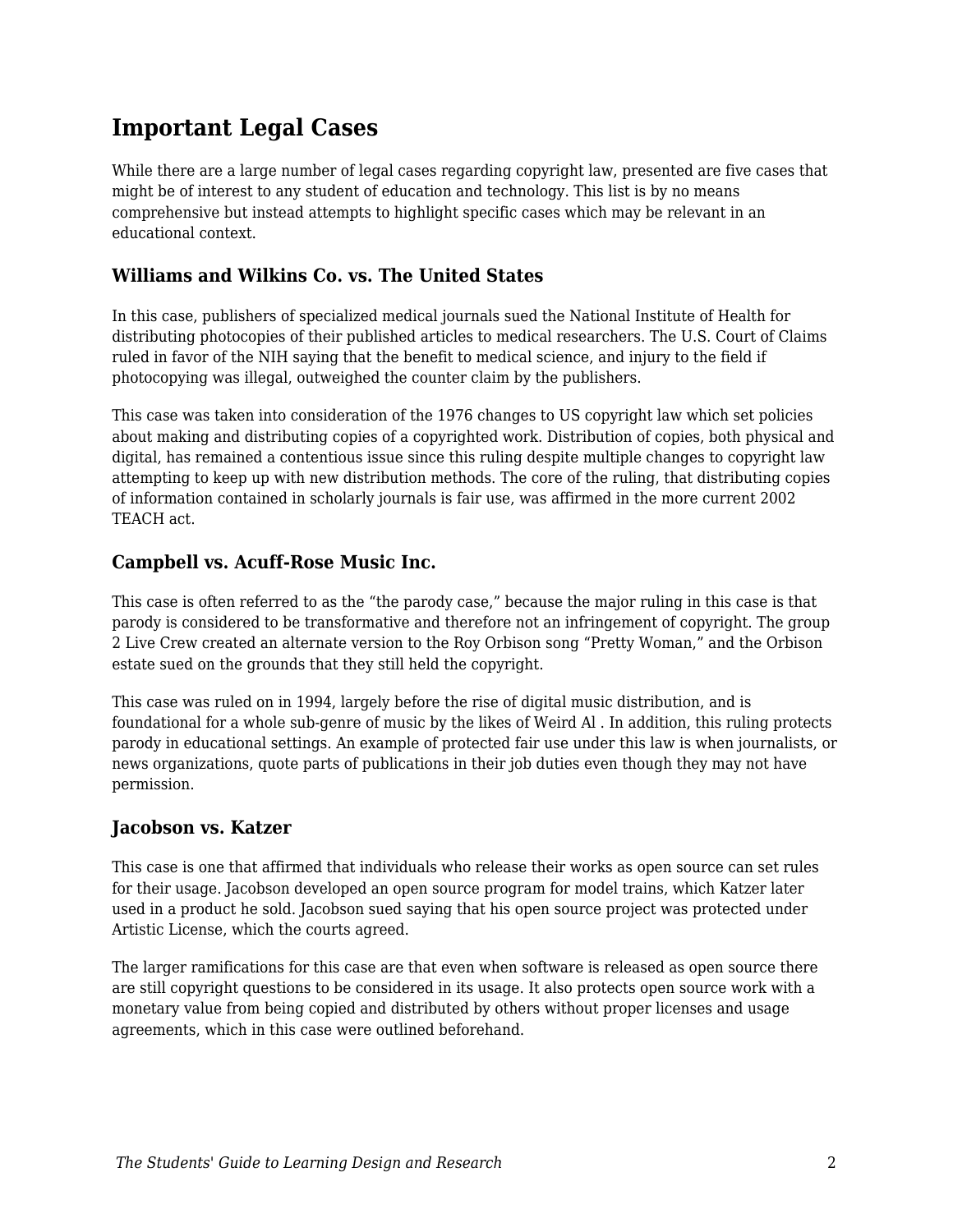### **A.V. vs. iParadigms LLC**

This case affirmed that fair use could involve whole works should the usage be considered transformative enough. The defended iParadigms created an anti-cheating software that archived all student works submitted and compared each new submission to its expanded archive. Students sued saying iParadigms's holding of their work was copyright infringement, but the courts ruled that using the works in a completely different context, anti-cheating, was considered transformative.

The larger ramifications for this case are that it expands the principle of transformational use beyond that of parody and opens up multiple avenues of usage for copyrighted material so long as the usage is significantly different than the original intent. In addition, the ruling mentioned that while there were negative effects to the students – in that the aftermarket for their papers was diminished – copyright law was not concerned with protecting copyright holders from this secondary harm.

### **Cambridge University Press et al. vs. Patton et al.**

This case ruled that Georgia State University's usage of excerpts from journals made available to students in a special course reserve without explicit permission from major publishers was considered Fair Use in almost all cases brought by the plaintiffs. What that means is that Fair Use applies to digital distribution of 'large parts' of works in an education context.

The larger impact of this case is to follow the prevailing wisdom about "printed course packs" where an outside source would print the files that the university legally had permission to use and sell them to students at a mark-up. The appeals process of this particular case may cause the Supreme Court to address this issue again.

# **Avoiding Copyright Infringement**

Under the terms of the Sonny Bono Copyright Extension Act, all material is copyrighted until 80 years after the author's death. A guideline under this rule may be to make the blanket assumption that anything produced in the last 100 years is still going to be under copyright and to inquire further before using.

Some authors choose to release the copyright on their works before the allotted time expires, and still others choose to publish their work while waiving copyright entirely. When either of these scenarios occurs – or the copyright expires naturally – the work enters into what is called the "Public Domain" where the work is then free for use and distribution in perpetuity. There are several search engine filters that will display only results that fall under this category. However, these may not be completely accurate, and it is recommended to double check before publication when using these filters.

The US office of copyright also has a semi-searchable database of registered works (indexing of files is still in progress) that can be used as a guideline for what is still under terms of copyright and what is in the public domain. This database can be found at: www.copyright.gov/records/

The public domain database, Wikimedia Commons , is also a source for media that is in the public domain. This site features both photos, video, and audio files from a variety of sources. However, some content found on this site is not available for use in publication or other activities where the user stands to profit from its usage .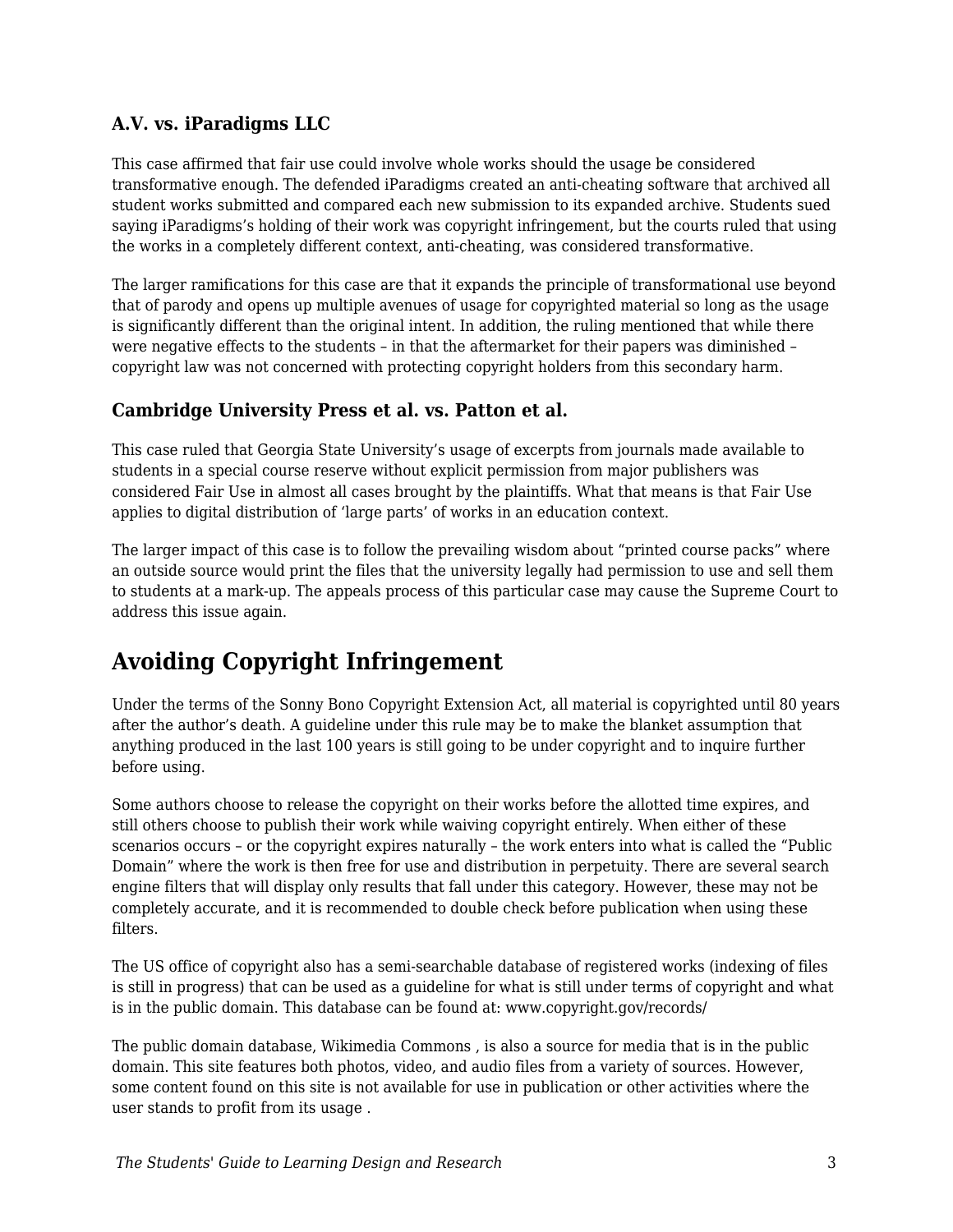An often forgotten way to ensure compliance with copyright law is simply to ask permission from the original copyright owner. Finding this original owner may pose a challenge, although using the US office of copyright reference database may provide information. Consult a legal professional as needed before publication.

# **Fair Use**

Fair use is the legal term for when using copyrighted material may be acceptable despite its current status. There are no absolute rules that officially determine what qualifies as fair use, however, over the years the court system has applied four legal guiding principles for looking at what may qualify. The prevailing wisdom is that if three or more are met then the qualifications for fair use have been met, although this is no legal guarantee against potentially being sued. The four major standards are: purpose of use, nature of the copyrighted work, relative amount of the work used, and the effect on the market value of the work.

### **Purpose of Use**

Purpose of use is met if the work is transformed in a meaningful way, such as in parody, or if meaningful amounts of content are added. The transformation does not have to be total, but the final result must be noticeably different than the initial copyrighted material.

An example of this is the case of A.V. vs. iParadigms LLC listed above. The key finding in this case was that iParadigms was using copyrighted materials for a wholly different purpose than the original author's intended usage.

### **Nature of Copyrighted Work**

Nature of copyrighted work is focused on the knowledge value of the source in question. There is more leeway to use factual information that is under copyright for the advancement of educational purposes than there is to use whole sections of non-fiction works.

An example of this is the case of Williams and Wilkins Co. vs. The United States mentioned above. The key factor in the opinion on this case was the value of the copyrighted materials to further knowledge in the field of medicine.

### **Relative Amount**

Relative amount is often mistakenly assumed to have a fixed number attached to it, but there is no official standard set for how much of a work may be reproduced and still be fair use. A common standard is "ten percent," but this rule is still largely up for individual interpretation.

An example of this is the case Cambridge University Press et al. vs. Patton et al. mentioned above. The key finding in this case relied on how much of each copyrighted work was being used without permission, and while the court did not set a numerical or percentage amount, it did rule that how much of the content was used was a key factor in each individual ruling.

However, relative amount may not apply when the section of the work taken is considered to be "the heart of the work" or the most important, or memorable, piece from the whole. An example of this is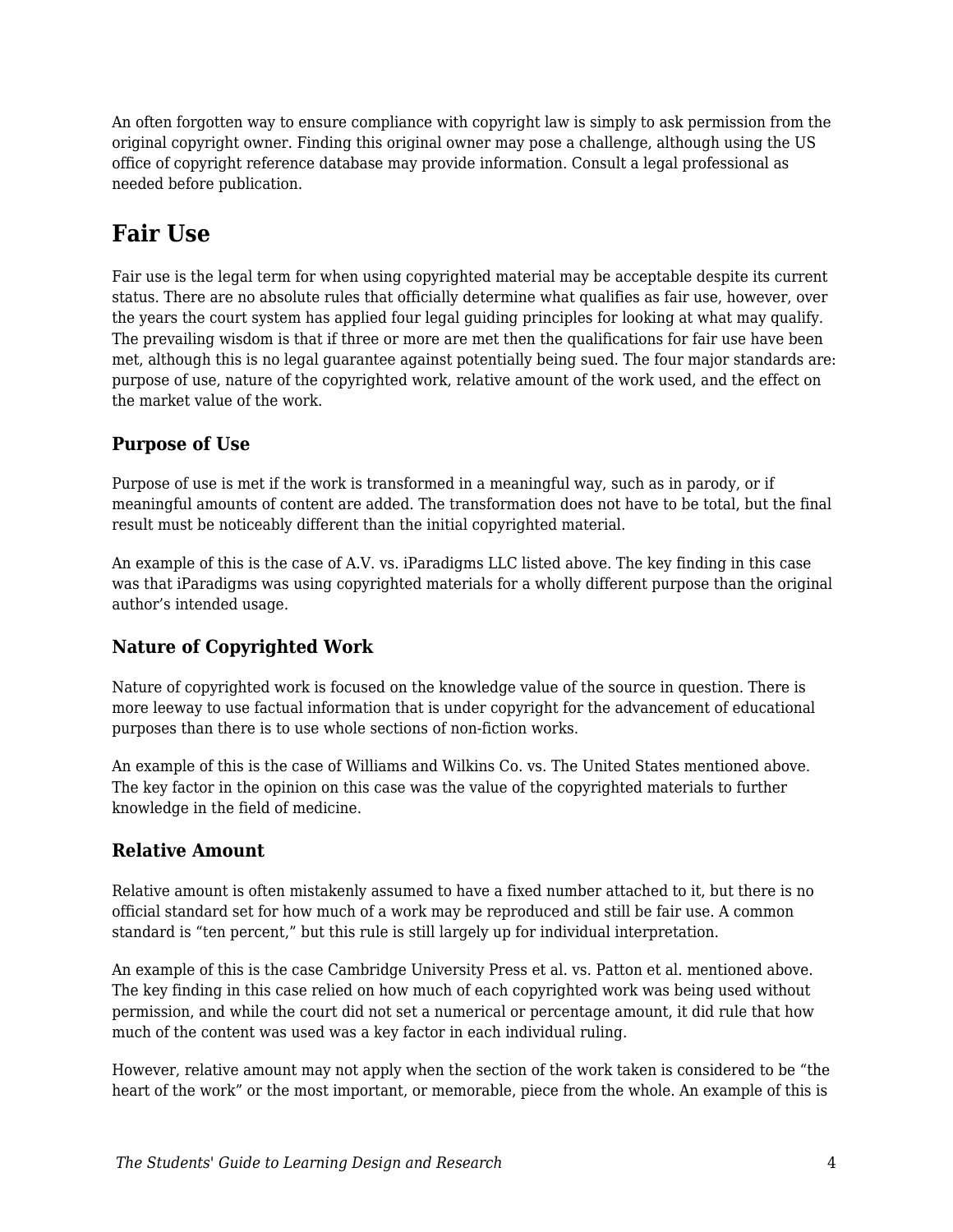the court case where the song "Ice Ice Baby" was found to have taken the base rhythm line from the Queen song, "Under Pressure." Although the amount of music copied was less than ten percent, because the baseline is what made the song so catchy and recognizable, the courts found case for copyright infringement.

### **Market Effect**

Market effect focuses on whether the usage of the material financially harms the original copyright holder. Even if the market for the new usage of the material is different than the original, if there is a case that the original copyright holder may have exploited that market, then fair use may not apply.

An example of this is the case of Jacobson vs. Katzer mentioned above. The key finding in this case was that Katzer had caused monetary harm by creating a competing software using the open source code.

A more detailed explanation of what constitutes each standard can be found in the chapter focusing on fair use.

### **Conclusion**

Copyright law is deeply embedded in the field of education. As such, education is often impacted by the legal changes in copyright law. With the creation of online resources, there are many more points of access for obtaining research materials and media for use in publication; however, there are still copyright protections which need to be checked and examined even with these new means of finding material in the public domain. In addition, academic fair use is a legal issue that is continually evolving, and students should proceed with care when applying the principle of fair use as justification for use of copyrighted material.

### **References**

Campbell v. Acuff-Rose Music, Inc. 510 U.S. 569. (1994). Retrieved from https://www.oyez.org/cases/1993/92-1292

Cambridge University Press et al. v. Patton et al. (n.d.). Retrieved from https://dockets.justia.com/docket/georgia/gandce/1:2008cv01425/150651

Reddy, H. R. (2009). "Jacobsen v. Katzer: The federal circuit weighs in on the enforceability of free and open source software licenses." *Berkeley Tech. Law Journal, 24*, 299. Retrieved from http://scholarship.law.berkeley.edu/btlj/vol24/iss1/12

Vanderhye v. iParadigms LLC. (n.d.). Retrieved from http://caselaw.findlaw.com/us-4th-circuit/1248473.html

Williams & Wilkins Co. V. United States, 420 U.S. 376. (1975). (n.d.). Retrieved from https://supreme.justia.com/cases/federal/us/420/376/case.html